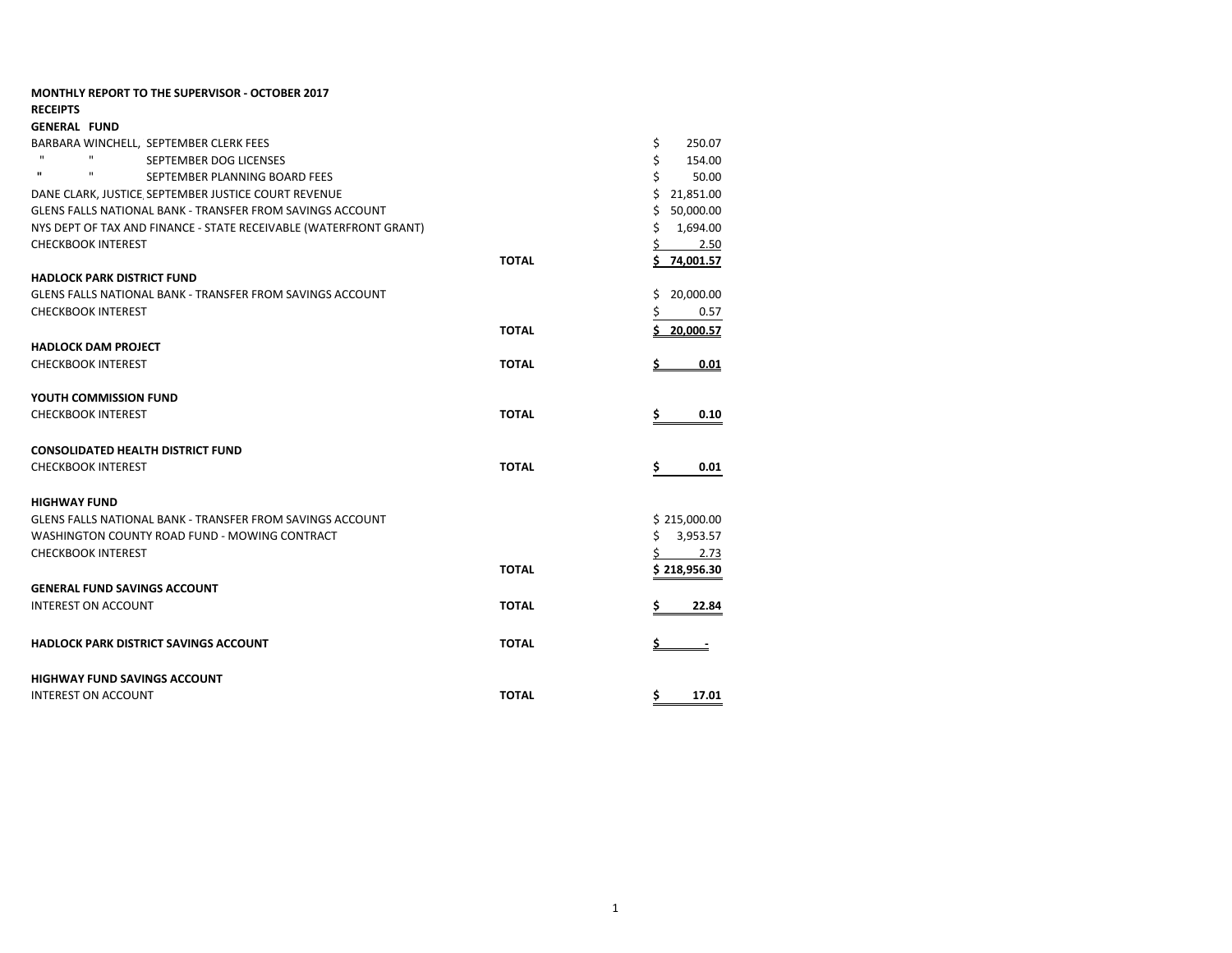| <b>LOSAP SAVINGS ACCOUNT</b>         |                |                 |                      |    |                              |                 |
|--------------------------------------|----------------|-----------------|----------------------|----|------------------------------|-----------------|
| <b>INTEREST ON ACCOUNT</b>           |                |                 | <b>TOTAL</b>         | Ś  | 0.61                         |                 |
|                                      |                |                 |                      |    |                              |                 |
| <b>MEDICAL REIMBURSEMENT ACCOUNT</b> |                |                 |                      |    |                              |                 |
| TOWN OF FORT ANN GENERAL FUND - H.I. |                |                 |                      | \$ | 397.30                       |                 |
| TOWN OF FORT ANN HIGHWAY FUND - H.I. |                |                 |                      | \$ | 559.45                       |                 |
| <b>INTEREST ON ACCOUNT</b>           |                |                 |                      | \$ | 0.01                         |                 |
|                                      |                |                 | <b>TOTAL</b>         | Ś  | 956.76                       |                 |
| <b>TRUST &amp; AGENCY FUND</b>       | <b>HIGHWAY</b> |                 | <b>GENERAL</b>       |    | <b>HADLOCK PARK DISTRICT</b> |                 |
| <b>NYS RETIREMENT</b>                | Ś<br>610.15    |                 | \$<br>437.96         | \$ |                              |                 |
| <b>HEALTH &amp; DENTAL INSURANCE</b> | \$10,787.64    |                 | \$<br>1,120.22       | \$ |                              |                 |
| <b>STATE TAX</b>                     | \$1,130.14     |                 | \$<br>525.74         | \$ | 42.08                        |                 |
| <b>FEDERAL TAX</b>                   | 2,690.00<br>\$ |                 | \$<br>1,300.00       | \$ | 132.00                       |                 |
| <b>FICA</b>                          | \$<br>3,878.54 |                 | \$<br>1,967.16       | \$ | 245.38                       |                 |
| DEFFERED COMPENSATION                | 144.90<br>Ś    |                 | \$                   | Ś  |                              |                 |
| <b>CHILD SUPPORT</b>                 | \$<br>1,788.00 |                 | \$<br>$\overline{a}$ | \$ |                              |                 |
| <b>CREDIT UNION</b>                  | Ś<br>848.80    |                 | \$<br>692.00         | \$ |                              |                 |
| AFLAC                                | 250.60         |                 | 64.80                | \$ |                              |                 |
| <b>TOTALS</b>                        | \$22,128.77    |                 | 6,107.88             | \$ | 419.46                       |                 |
|                                      |                | <b>INTEREST</b> | \$<br>0.17           |    | <b>TOTAL</b>                 | 28,656.28<br>S. |
| <b>DISBURSEMENTS</b>                 |                |                 |                      |    |                              |                 |
| <b>GENERAL FUND</b>                  |                |                 |                      |    | <b>HIGHWAY FUND-T/W</b>      |                 |
| STATE COMPTROLLER - JUSTICE COURT    |                |                 | \$13,479.00          |    | <b>ABSTRACT</b>              | Ś.<br>14,669.16 |
| <b>PAYROLL</b>                       |                |                 | \$<br>12,915.92      |    | <b>HEALTH INSURANCE</b>      | 10,878.61<br>Ś. |
| <b>TOWN SHARE FICA</b>               |                |                 | \$<br>983.58         |    | <b>PAYROLL</b>               | \$<br>26,069.16 |
| <b>TOWN BOARD EXPENSE</b>            |                |                 | \$<br>277.64         |    | <b>TOWN SHARE FICA</b>       | 1,939.27        |
| <b>JUSTICE COURT EXPENSE</b>         |                |                 | \$<br>83.98          |    |                              | 53,556.20<br>Ś  |
| <b>SUPERVISORS EXPENSE</b>           |                |                 | \$<br>144.37         |    | <b>HIGHWAY FUND-O/V</b>      |                 |
| <b>TAX COLLECTOR EXPENSE</b>         |                |                 | \$<br>5.99           |    | <b>ABSTRACT</b>              | \$142,138.71    |
| <b>ASSESSORS EXPENSE</b>             |                |                 | \$<br>2,396.00       |    |                              |                 |
| <b>TOWN CLERKS EXPENSE</b>           |                |                 | \$<br>5.99           |    | <b>TOTAL HIGHWAY</b>         | \$195,694.91    |
| <b>DOG CONTROL EXPENSE</b>           |                |                 | \$<br>203.31         |    |                              |                 |
| <b>ATTORNEY EXPENSE</b>              |                |                 | \$<br>4,515.00       |    |                              |                 |
| REGISTRAR EXPENSE                    |                |                 | \$<br>35.99          |    |                              |                 |
| <b>BUILDINGS EXPENSE</b>             |                |                 | \$<br>2,134.63       |    |                              |                 |
| <b>CENTRAL COMMUNICATIONS</b>        |                |                 | \$<br>351.10         |    |                              |                 |
|                                      |                |                 |                      |    |                              |                 |

| ۰. |  |
|----|--|
|    |  |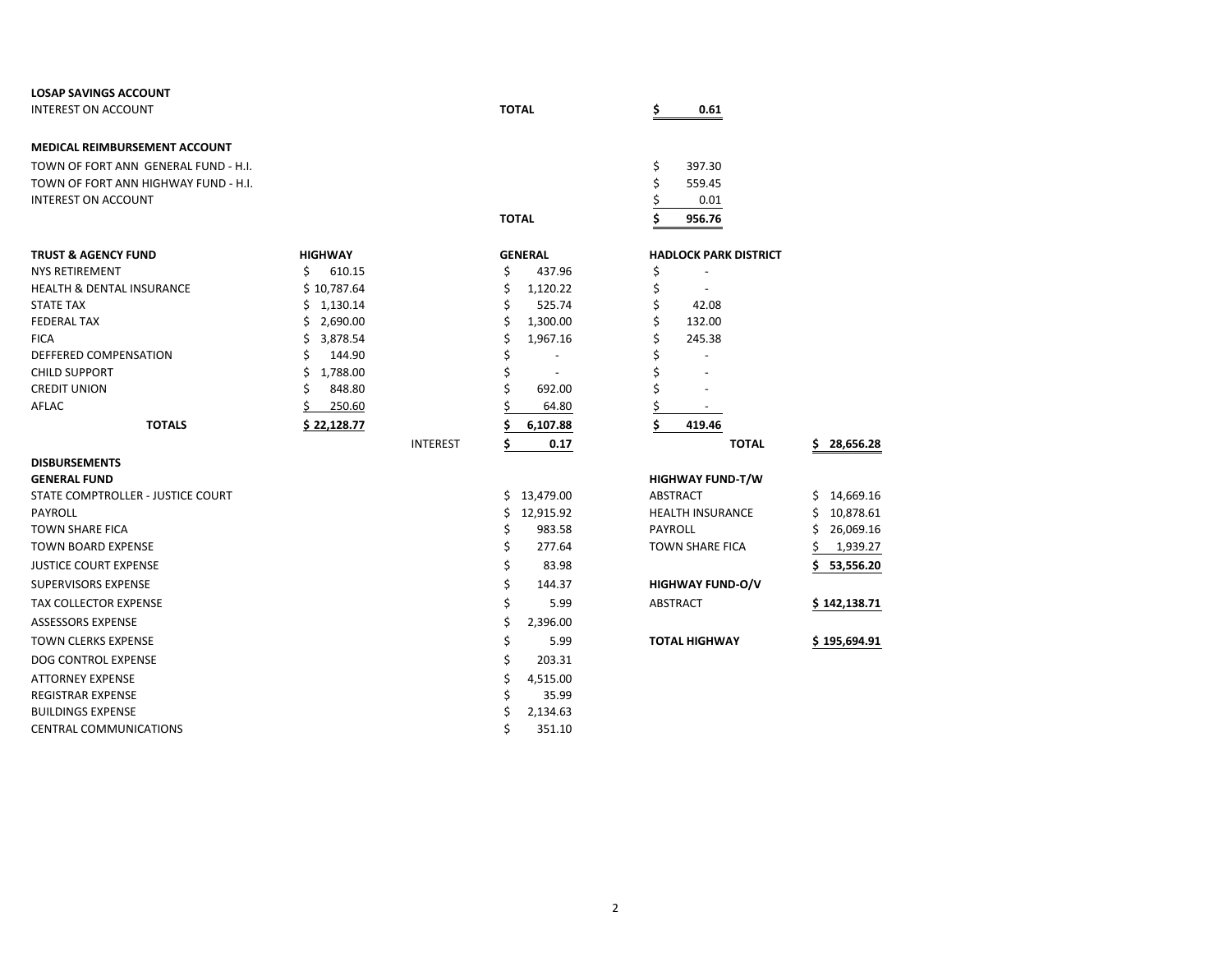| <b>CENTRAL MAILINGS</b>                                         |              | \$<br>740.12  | <b>TRUST &amp; AGENCY FUND</b> |    |           |
|-----------------------------------------------------------------|--------------|---------------|--------------------------------|----|-----------|
| <b>ENGINEER</b>                                                 |              | 1,551.48      | <b>FICA</b>                    | \$ | 6,091.08  |
| SAFETY INSPECTION EXPENSE                                       |              | Ś<br>86.17    | <b>STATE TAX</b>               | Ś  | 1,697.96  |
| <b>FIRE COMPANY - FUEL</b>                                      |              | \$<br>139.56  | <b>FEDERAL TAX</b>             |    | 4,122.00  |
| <b>HIGHWAY SUPERINTENDENT EXPENSE</b>                           |              | 45.00         | <b>HEALTH INSURANCE</b>        |    | 11,907.86 |
| <b>STREET LIGHTS</b>                                            |              | 187.73        | <b>CREDIT UNION</b>            |    | 1,540.80  |
| SPECIAL RECREATION FACILITIES - BEACH                           |              | 219.26        | <b>CHILD SUPPORT</b>           |    | 1,788.00  |
| PLANNING BOARD EXPENSE                                          |              | 760.00        | AFLAC                          |    | 315.40    |
| <b>HEALTH INSURANCE</b>                                         |              | 1,503.82      | RETIREMENT                     |    | 1,048.11  |
|                                                                 | <b>TOTAL</b> | 42,765.64     | DEFFERRED COMP.                |    | 144.90    |
| <b>HADLOCK PARK DISTRICT</b>                                    |              |               | <b>TOTAL</b>                   |    | 28,656.11 |
| <b>PAYROLL</b>                                                  |              | Ś<br>1,603.86 |                                |    |           |
| <b>TOWN SHARE - FICA</b>                                        |              | 122.69        |                                |    |           |
| ABSTRACT                                                        |              | 17,328.88     |                                |    |           |
|                                                                 | <b>TOTAL</b> | 19,055.43     |                                |    |           |
|                                                                 |              |               |                                |    |           |
| <b>HADLOCK DAM PROJECT</b>                                      | <b>TOTAL</b> |               |                                |    |           |
|                                                                 |              |               |                                |    |           |
| YOUTH COMMISSION FUND                                           | <b>TOTAL</b> |               |                                |    |           |
| <b>CONSOLIDATED HEALTH</b>                                      | <b>TOTAL</b> | <u>s.</u>     |                                |    |           |
| <b>GENERAL FUND SAVINGS ACCOUNT</b>                             |              |               |                                |    |           |
| <b>GLENS FALLS NATIONAL BANK - TRANSFER TO CHECKING ACCOUNT</b> | <b>TOTAL</b> | 50,000.00     |                                |    |           |
| <b>HADLOCK PARK DISTRICT SAVINGS ACCOUNT</b>                    |              |               |                                |    |           |
| <b>GLENS FALLS NATIONAL BANK - TRANSFER TO CHECKING ACCOUNT</b> | <b>TOTAL</b> | 5 20.000.00   |                                |    |           |
| <b>HIGHWAY FUND SAVINGS ACCOUNT</b>                             |              |               |                                |    |           |
| <b>GLENS FALLS NATIONAL BANK - TRANSFER TO CHECKING ACCOUNT</b> | <b>TOTAL</b> | \$215,000.00  |                                |    |           |
| <b>LOSAP SAVINGS ACCOUNT</b>                                    | <b>TOTAL</b> | \$            |                                |    |           |
| <b>MEDICAL REIMBURSEMENT ACCOUNT</b>                            |              |               |                                |    |           |
| AC TRANSFER TO MVP SELECT                                       |              | 956.75        |                                |    |           |
|                                                                 | <b>TOTAL</b> | Ś<br>956.75   |                                |    |           |
|                                                                 |              |               |                                |    |           |

|  | <b>TRUST &amp; AGENCY FUND</b> |  |
|--|--------------------------------|--|
|--|--------------------------------|--|

|       |                | <b>TOTAL</b>            | ¢  | 28,656.11 |
|-------|----------------|-------------------------|----|-----------|
| ΤΟΤΑL | 42,765.64      | DEFFERRED COMP.         | \$ | 144.90    |
|       | 1,503.82       | <b>RETIREMENT</b>       | \$ | 1,048.11  |
|       | \$<br>760.00   | AFLAC                   | \$ | 315.40    |
|       | \$<br>219.26   | <b>CHILD SUPPORT</b>    | \$ | 1,788.00  |
|       | \$<br>187.73   | <b>CREDIT UNION</b>     | \$ | 1,540.80  |
|       | \$<br>45.00    | <b>HEALTH INSURANCE</b> | \$ | 11,907.86 |
|       | \$<br>139.56   | <b>FEDERAL TAX</b>      | \$ | 4,122.00  |
|       | \$<br>86.17    | <b>STATE TAX</b>        | \$ | 1,697.96  |
|       | \$<br>1,551.48 | <b>FICA</b>             | \$ | 6,091.08  |